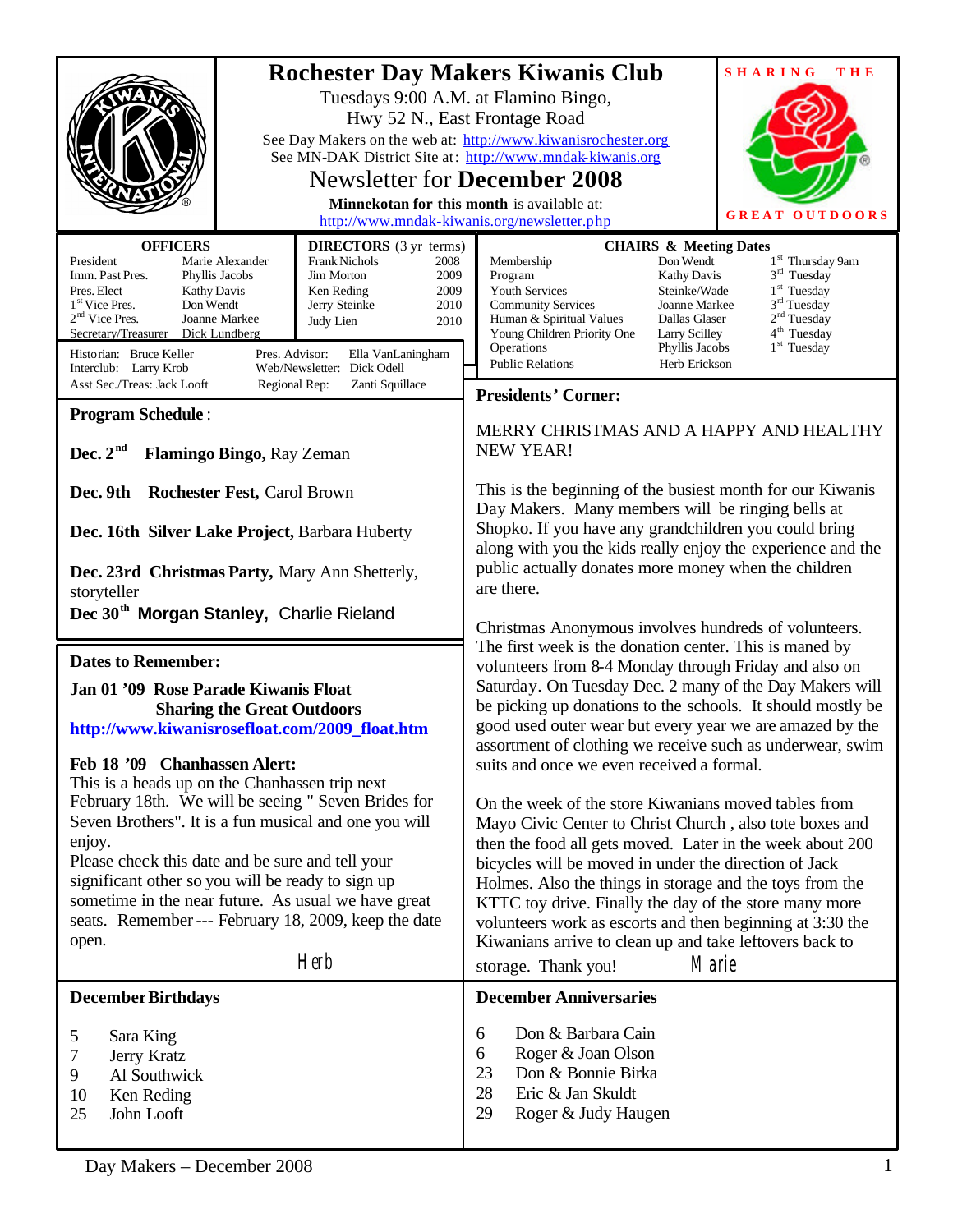#### **Secretary/Treasurers Report - Nov'08**

| <b>Bank Balance 10/31/08:</b>  |               | \$16,160.99 |
|--------------------------------|---------------|-------------|
| <b>Administrative Account:</b> |               | \$13,458.54 |
| Service Account:               |               | \$2,381.19  |
| Hockey/YCPO:                   | $\mathcal{S}$ | 156.60      |
| <b>Bike Repair:</b>            | S.            | 164.66      |

**Day Makers on leave:** Marv Anderson, Merlyn Jeche, Ron King, Sara King,

**October Service Hour Statistics:** 880 hours by 60 members, 73% Participation.

#### **November 11, 2008 Board Meeting Highlights:**

President Marie will appoint an auditing committee.

The board reviewed the Distinguished Club criteria for the 2008/2009 Kiwanis year.

The board approved the Elder Network as a club project.

## **COMMITTEE REPORTS**

**Membership-** Orientation package and membership package have been updated. The committee is coming up with ideas for new prospective members. The committee suggests more communications between clubs concerning membership.

**Program-** The committee has a good list of possibilities for programs. The Club Christmas Party will be December 23rd.

**Operations** - The committees' main business is to establish new fundraisers. Possibilities so far: Wendy's, Outback Steak House, Belgian Waffle Breakfast, Ye Olde Butcher Shop.

**Human & Spiritual Values-** Chair needs to see the list of signups for his committee.

**Youth Services-** The committee chair has heard nothing about the Key Leader Program.

Richard Lundberg, Secy/Treasurer

#### **K-Kids Request:**

We would ask Day Makers members to save 2 liter bottles in addition to the empty toilet paper rolls for K-Kids projects.

Al Strom

#### **Political Changes To Consider:**

Remember your congressman this Christmas…send them a card with your ideas….congress makes the laws and funds the programs….rjo

You want change? Try these ideas Oct 21, 2008 by Norma White, retired network engineer for Southwester Bell of Amarillo, TX

**Limit Congress** from serving more than two terms. That is all that presidents are allowed. **Stop Congress** from voting for their own raises. How did that ever get started? **Stop paying** for lawmakers' high-priced insurance premiums. After all, they are only part-time employees. They might pass some law changes on the insurance companies, if they had to find one.

**Stop paying** lawmakers their full salary after serving just one term, or at retirement. We need to get rid of that pension plan; they've let other companies get rid of theirs. You were lucky to get 40 to 50 percent of your salary after working somewhere for 35 years, but they get 100 percent. **Make Congress** pay into the Social Security system. They make laws for it. If they spent some of their own money, they might be interested in making it solvent.

**Stop handing** out aid to illegal aliens. If we did, then Medicaid and the food stamp program would have enough money to aid the aged and the poor. **Secure our borders**. Stop allowing babies born to illegal aliens in the United States automatic U.S. citizenship.

**Stop the abuse** of our benevolent welfare system. We feed children free meals three times a day until they are 17. Churches give away good, clean clothes. Companies buy and donate school supplies. Emergency rooms provide health care at taxpayer expense and the food stamp program is buying food at home. What are parents doing for their children?

**Have a computer** program that cross checks Social Security numbers with fingerprints to stop fraud on many fronts. Use it on voter registration, too.

**Stop bailing** out mortgage companies and banks that give loans to people who cannot afford them. **Stop companies** from paying CEOs and other executives outrageous salaries and bonuses while doing away with workers' pensions. **Stop all unnecessary** spending so we will have the money for our nation's security, and to help needy and elderly Americans. **Stop permitting** anyone to have a photo with their face covered on driver's licenses.

Only members of Congress can make these changes, as they are the **lawmakers**.